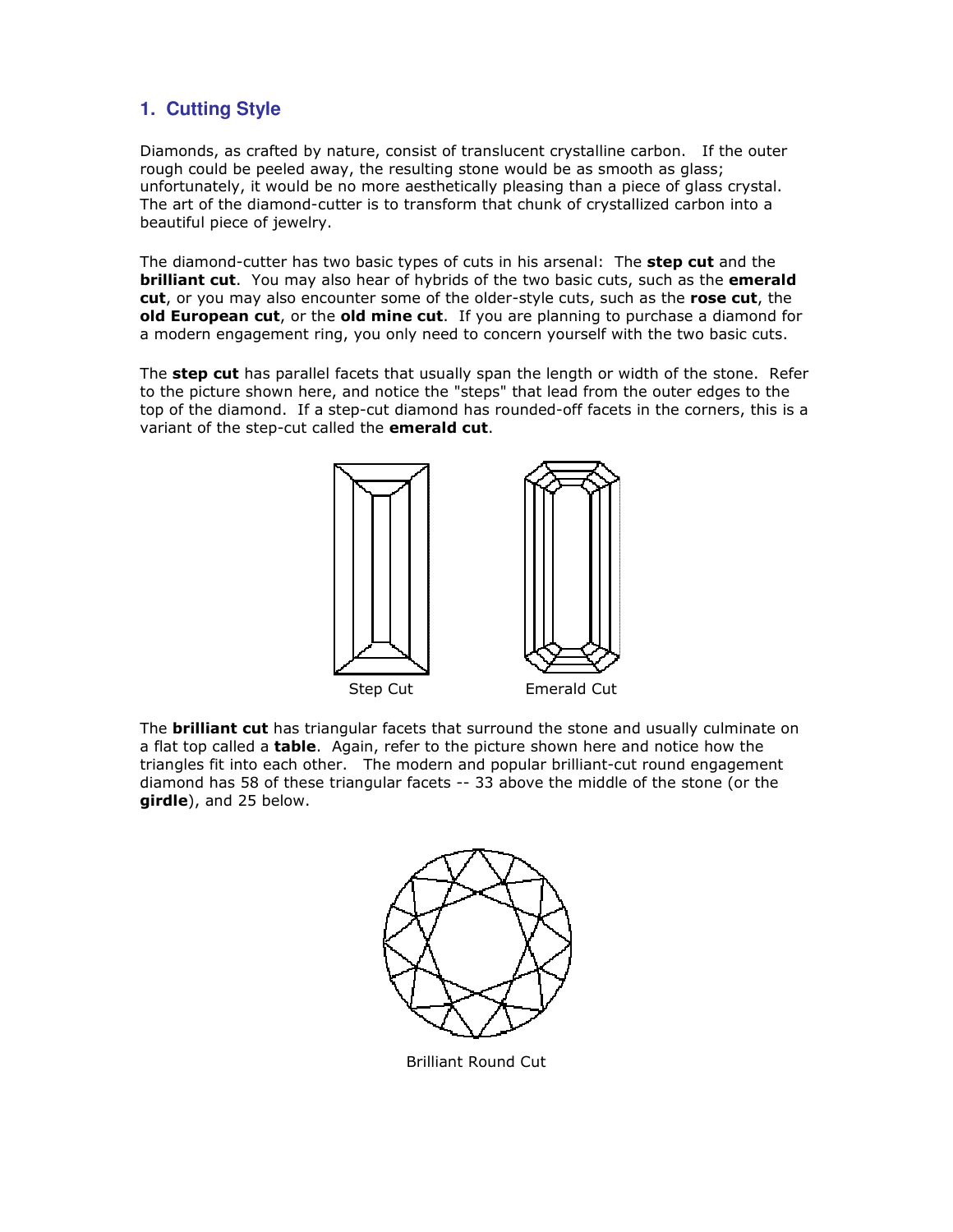

The choice between a brilliant-cut or step-cut stone is simple: If you want the shiniest diamond possible, select a brilliant cut. If you prefer a more glassy, elegant stone, the step cut is for you.

One point of clarification is that you cannot just go to the jewelry store and purchase a generic step-cut or brilliant-cut diamond -- you must select a stone with a given shape, that will in turn be created using step-cuts, brilliant-cuts, or a mix of the two. Continue with the tutorial to learn more about diamond shapes.

## **2. Shape**

As the name suggests, **shape** is nothing more than the intrinsic shape of the diamond. As viewed from the top, the most common shapes are:

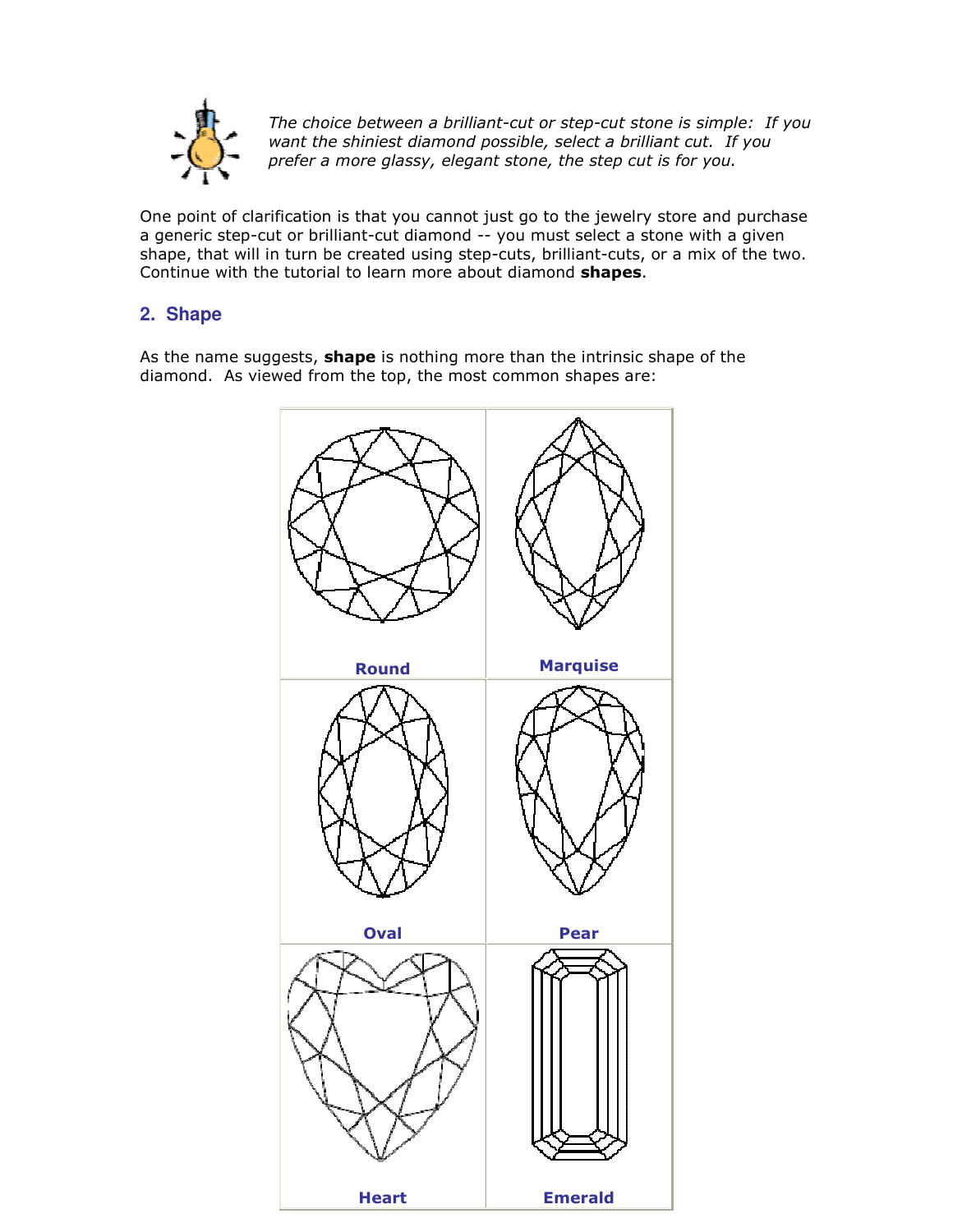

With the exception of the emerald cut, today's most popular shapes are brilliant cuts or hybrid cuts (as opposed to strict step cuts). In terms of cost, the round brilliant tops the list, while the square cuts typically cost about 10% less for a diamond of the same weight and quality.

Unless you're purchasing a diamond as an investment (in which case you should strongly consider a round brilliant), you should choose the shape which pleases you most. Saul Spero, a New York diamond appraiser, spent 25 years interviewing over 50,000 people to determine if there was any correlation between personality and preference of diamond shapes. In his book Diamonds, Love, and Compatibility, he states that if a woman has a strong preference for any of these shapes, she can be characterized as follows:

| <b>Shape</b>     | <b>Spero's Personality Traits</b>                                   |
|------------------|---------------------------------------------------------------------|
| Round            | Family-centered, dependable, unaggressive.                          |
| Oval             | Individualistic, creative, well-organized, willing to take chances. |
| Heart            | Sentimental, feminine, sensitive, trusting.                         |
| Rectangle/Square | Disciplined, conservative, efficient, honest.                       |
| Pear             | Conforming, considerate, adaptable.                                 |
| Marquise         | Extroverted, aggressive, innovative, career-centered.               |



Unless you're buying a diamond as an investment, choose a shape that you like, regardless of its relative value or the correlation between the bride-to-be's personality and Spero's study. Other than personal preference, the only characteristic that you should trade off if you choose one diamond shape over another is in **brilliance** and **fire**. Continue with the tutorial to learn more.



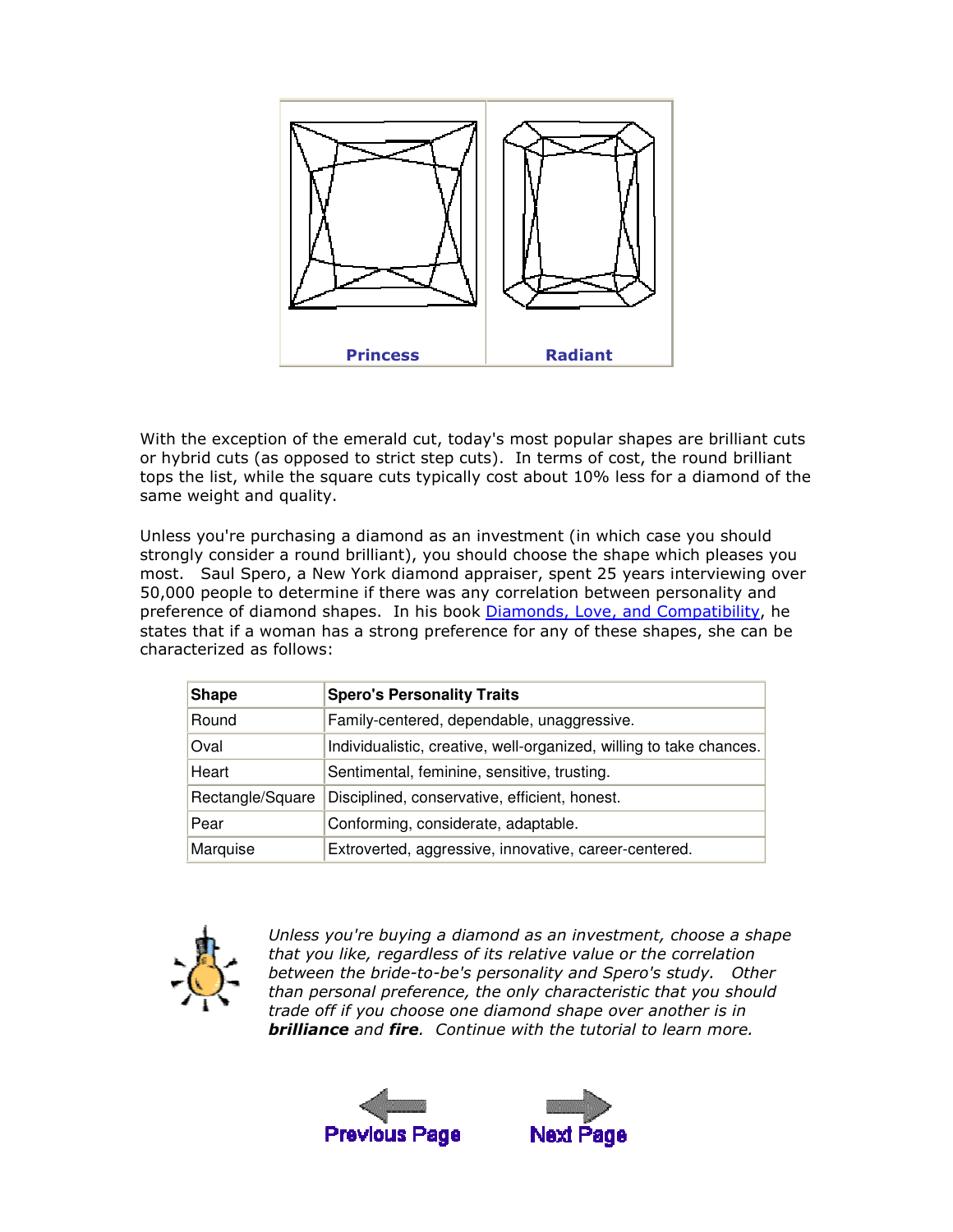## **4. General Workmanship**

Aside from the right overall proportions and a shape that suits its owner, a diamond's value and intrinsic beauty are governed by additional aspects of the workmanship of the diamond cutter.

#### Facets

When looking at diamonds under a microscope, compare the form of each facet with the ideal forms presented here. For example, a round diamond has exactly 58 facets -- 33 above the girdle, and 25 below.



When looking at actual stones, refer to the diagram above and try to identify and rate each of the facets. Extra, absent, or deformed facets decrease the value of the stone. Refer to the diagrams in  $Tutorial - [Cut 2]$  for top views of different diamond shapes.

#### Girdle

The girdle of a diamond is the middle, or fattest part, of the diamond, and is measured from "extremely thin" to "extremely thick":



Thin girdles are prone to chipping. Extremely thick girdles hide a lot of weight, so you end up paying for a heavier diamond that doesn't look that big. The ideal is an even, medium girdle; this applies to all shapes EXCEPT for the tip of the **pear shape**, in which a thick girdle is preferred to make it less prone to damage. When examining the girdle, make sure that it is well-faceted and polished, since some diamond cutters will omit this step to save time and to avoid removing weight from the stone.